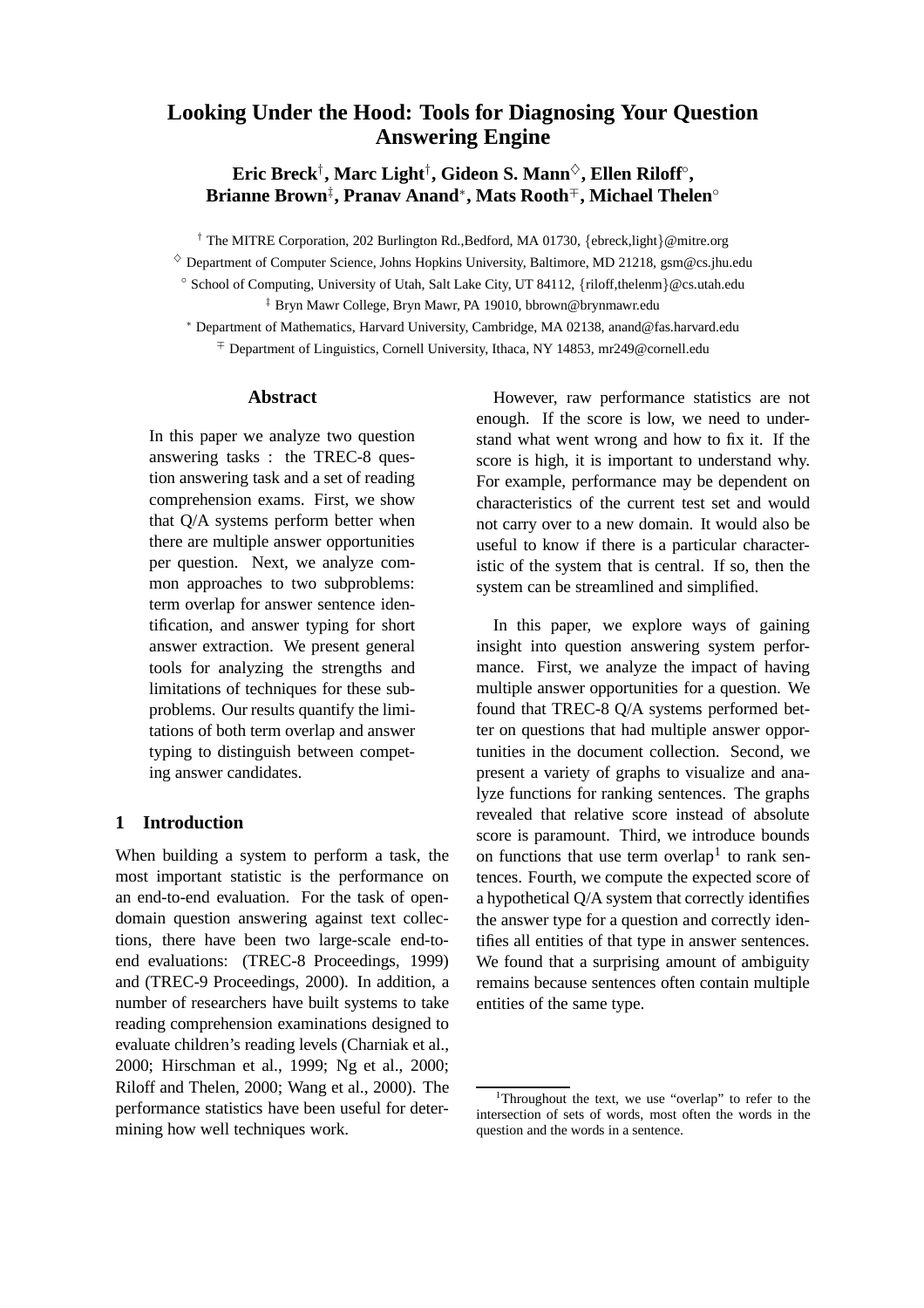#### **2 The data**

The experiments in Sections 3, 4, and 5 were performed on two question answering data sets: (1) the TREC-8 Question Answering Track data set and (2) the CBC reading comprehension data set. We will briefly describe each of these data sets and their corresponding tasks.

The task of the TREC-8 Question Answering track was to find the answer to 198 questions using a document collection consisting of roughly 500,000 newswire documents. For each question, systems were allowed to return a ranked list of 5 short (either 50-character or 250-character) responses. As a service to track participants, AT&T provided top documents returned by their retrieval engine for each of the TREC questions. Sections 4 and 5 present analyses that use all sentences in the top 10 of these documents. Each sentence is classified as correct or incorrect automatically. This automatic classification judges a sentence to be correct if it contains at least half of the stemmed, content-words in the answer key. We have compared this automatic evaluation to the TREC-8 QA track assessors and found it to agree 93-95% of the time (Breck et al., 2000).

The CBC data set was created for the Johns Hopkins Summer 2000 Workshop on Reading Comprehension. Texts were collected from the Canadian Broadcasting Corporation web page for kids (http://cbc4kids.ca/). They are an average of 24 sentences long. The stories were adapted from newswire texts to be appropriate for adolescent children, and most fall into the following domains: politics, health, education, science, human interest, disaster, sports, business, crime, war, entertainment, and environment. For each CBC story, 8-12 questions and an answer key were generated.<sup>2</sup> We used a 650 question subset of the data and their corresponding 75 stories. The answer candidates for each question in this data set were all sentences in the document. The sentences were scored against the answer key by the automatic method described previously.

## **3 Analyzing the number of answer opportunities per question**

In this section we explore the impact of multiple answer opportunities on end-to-end system performance. A question may have multiple answers for two reasons: (1) there is more than one different answer to the question, and (2) there may be multiple instances of each answer. For example, *"What does the Peugeot company manufacture?"* can be answered by *trucks*, *cars*, or *motors* and each of these answers may occur in many sentences that provide enough context to answer the question. The table insert in Figure 1 shows that, on average, there are 7 answer occurrences per question in the TREC-8 collection.<sup>3</sup> In contrast, there are only 1.25 answer occurrences in a CBC document. The number of answer occurrences varies widely, as illustrated by the standard deviations. The median shows an answer frequency of 3 for TREC and 1 for CBC, which perhaps gives a more realistic sense of the degree of answer frequency for most questions.



Figure 1: Frequency of answers in the TREC-8 (black bars) and CBC (white bars) data sets

To gather this data we manually reviewed 50 randomly chosen TREC-8 questions and identified all answers to these questions in our text collection. We defined an "answer" as a text fragment that contains the answer string in a context sufficient to answer the question. Figure 1 shows the resulting graph. The  $x$ -axis displays the number of answer occurrences found in the text collection per question and the y-axis shows the per-

<sup>&</sup>lt;sup>2</sup>This work was performed by Lisa Ferro and Tim Bevins of the MITRE Corporation. Dr. Ferro has professional experience writing questions for reading comprehension exams and led the question writing effort.

<sup>&</sup>lt;sup>3</sup>We would like to thank John Burger and John Aberdeen for help preparing Figure 1.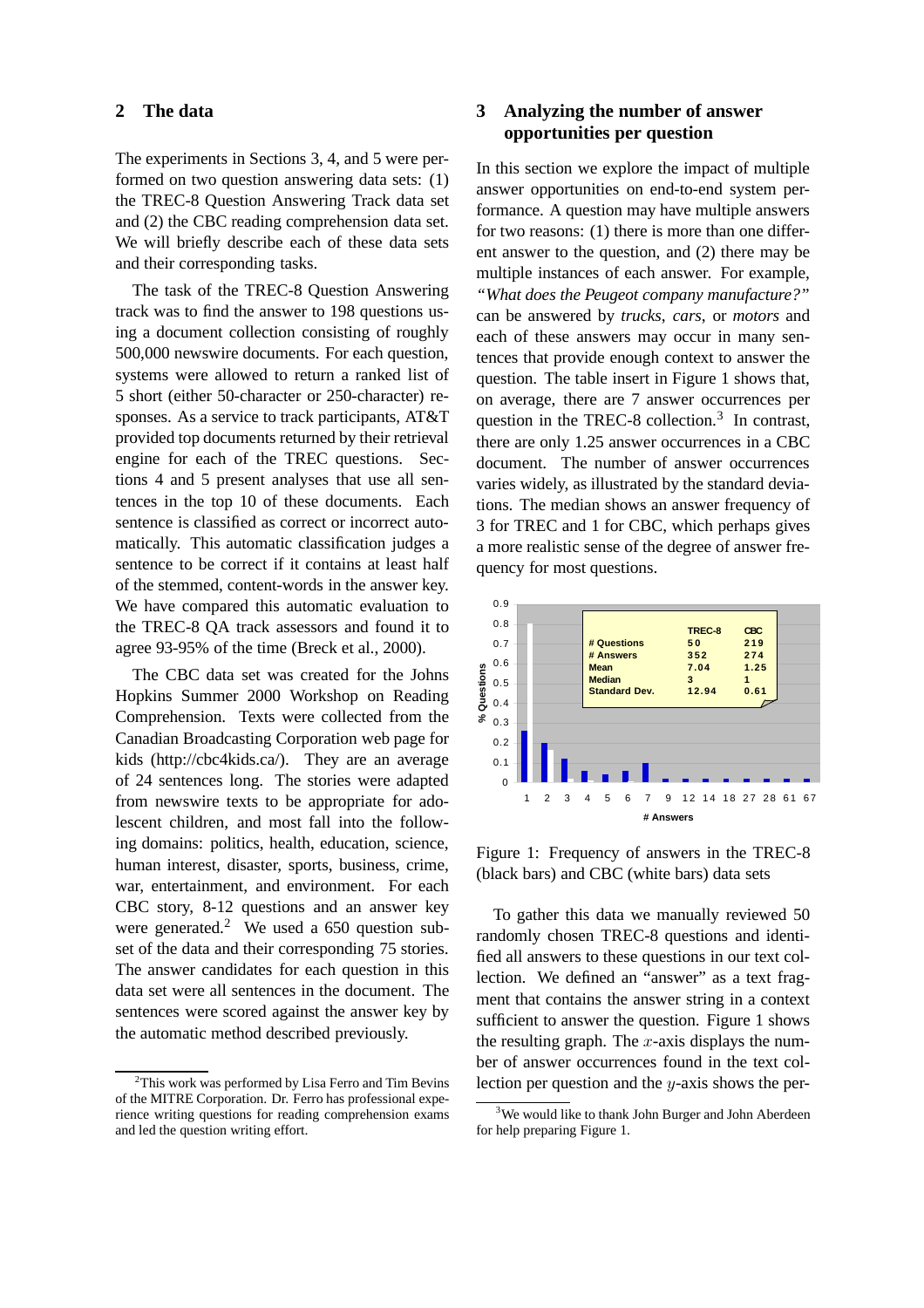centage of questions that had  $x$  answers. For example, 26% of the TREC-8 questions had only 1 answer occurrence, and 20% of the TREC-8 questions had exactly 2 answer occurrences (the black bars). The most prolific question had 67 answer occurrences (the Peugeot example mentioned above). Figure 1 also shows the analysis of 219 CBC questions. In contrast, 80% of the CBC questions had only 1 answer occurrence in the targeted document, and 16% had exactly 2 answer occurrences.



Figure 2: Answer repetition vs. system response correctness for TREC-8

Figure 2 shows the effect that multiple answer opportunities had on the performance of TREC-8 systems. Each solid dot in the scatter plot represents one of the 50 questions we examined.<sup>4</sup> The  $x$ -axis shows the number of answer opportunities for the question, and the  $y$ -axis represents the percentage of systems that generated a correct answer<sup>5</sup> for the question. E.g., for the question with 67 answer occurrences, 80% of the systems produced a correct answer. In contrast, many questions had a single answer occurrence and the percentage of systems that got those correct varied from about 2% to 60%.

The circles in Figure 2 represent the average percentage of systems that answered questions correctly for all questions with the same number of answer occurrences. For example, on average about 27% of the systems produced a correct answer for questions that had exactly one answer occurrence, but about 50% of the systems produced a correct answer for questions with 7 answer opportunities. Overall, a clear pattern emerges: the performance of TREC-8 systems was strongly correlated with the number of answer opportunities present in the document collection.

### **4 Graphs for analyzing scoring functions of answer candidates**

Most question answering systems generate several answer candidates and rank them by defining a scoring function that maps answer candidates to a range of numbers. In this section, we analyze one particular scoring function: *term overlap* between the question and answer candidate. The techniques we use can be easily applied to other scoring functions as well (e.g., weighted term overlap, partial unification of sentence parses, weighted abduction score, etc.). The answer candidates we consider are the sentences from the documents.

The expected performance of a system that ranks all sentences using term overlap is 35% for the TREC-8 data. This number is an expected score because of ties: correct and incorrect candidates may have the same term overlap score. If ties are broken optimally, the best possible score (*maximum*) would be 54%. If ties are broken maximally suboptimally, the worst possible score (*minimum*) would be 24%. The corresponding scores on the CBC data are 58% expected, 69% maximum, and 51% minimum. We would like to understand why the term overlap scoring function works as well as it does and what can be done to improve it.

Figures 3 and 4 compare correct candidates and incorrect candidates with respect to the scoring function. The x-axis plots the range of the scoring function, i.e., the amount of overlap. The y-axis represents **Pr(overlap=x** | **correct)** and **Pr(overlap=x** | **incorrect)**, where separate curves are plotted for correct and incorrect candidates. The probabilities are generated by normalizing the number of correct/incorrect answer candidates with a particular overlap score by the total number of correct/incorrect candidates, respectively.

Figure 3 illustrates that the correct candidates for TREC-8 have term overlap scores distributed between 0 and 10 with a peak of 24% at an over-

<sup>&</sup>lt;sup>4</sup>We would like to thank Lynette Hirschman for suggesting the analysis behind Figure 2 and John Burger for help with the analysis and presentation.

<sup>&</sup>lt;sup>5</sup>For this analysis, we say that a system generated a correct answer if a correct answer was in its response set.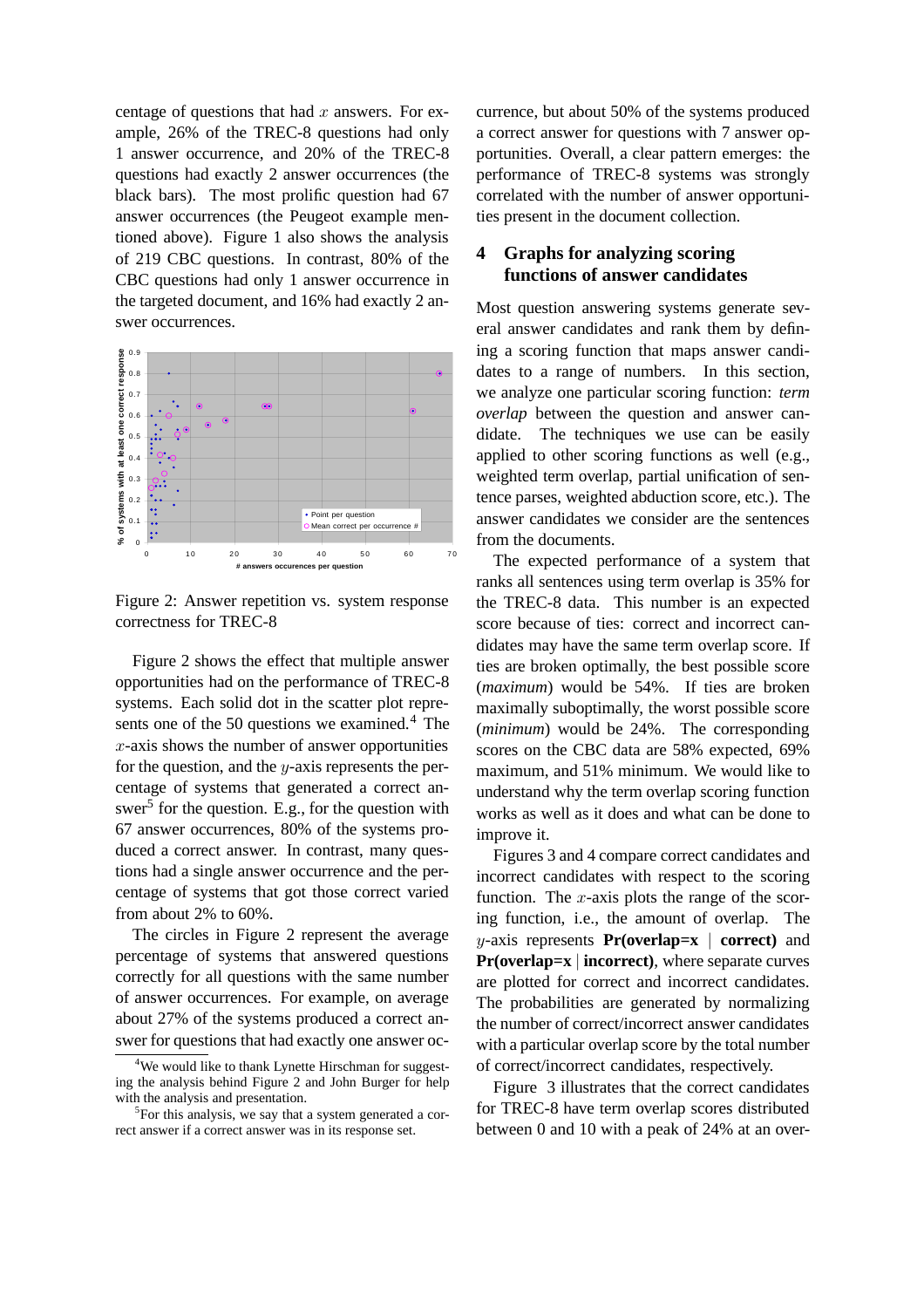

Figure 3: Pr(overlap=x|[in]correct) for TREC-8



Figure 4: Pr(overlap=x|[in]correct) for CBC

lap of 2. However, the incorrect candidates have a similar distribution between 0 and 8 with a peak of 32% at an overlap of 0. The similarity of the curves illustrates that it is unclear how to use the score to decide if a candidate is correct or not. Certainly no static threshold above which a candidate is deemed correct will work. Yet the expected score of our TREC term overlap system was 35%, which is much higher than a random baseline which would get an expected score of less than 3% because there are over 40 sentences on average in newswire documents.<sup>6</sup>

After inspecting some of the data directly, we posited that it was not the absolute term overlap that was important for judging candidate but how the overlap score compares to the scores of other candidates. To visualize this, we generated new graphs by plotting the rank of a candidate's score on the x-axis. For example, the candidate with the highest score would be ranked first, the candidate with the second highest score would be ranked second, etc. Figures 5 and 6 show these graphs, which display **Pr(rank=x** | **correct)** and **Pr(rank=x** | **incorrect**) on the y-axis. The topranked candidate has rank=0.



Figure 5: Pr(rank=x | [in]correct) for TREC-8



Figure 6: Pr(rank=x | [in]correct) for CBC

The ranked graphs are more revealing than the graphs of absolute scores: the probability of a high rank is greater for correct answers than incorrect ones. Now we can begin to understand why the term overlap scoring function worked as well as it did. We see that, unlike classification tasks, there is no good threshold for our scoring function. Instead relative score is paramount. Systems such as (Ng et al., 2000) make explicit use of relative rank in their algorithms and now we understand why this is effective.

Before we leave the topic of graphing scoring functions, we want to introduce one other view of the data. Figure 7 plots term overlap scores on

<sup>&</sup>lt;sup>6</sup>We also tried dividing the term overlap score by the length of the question to normalize for query length but did not find that the graph was any more helpful.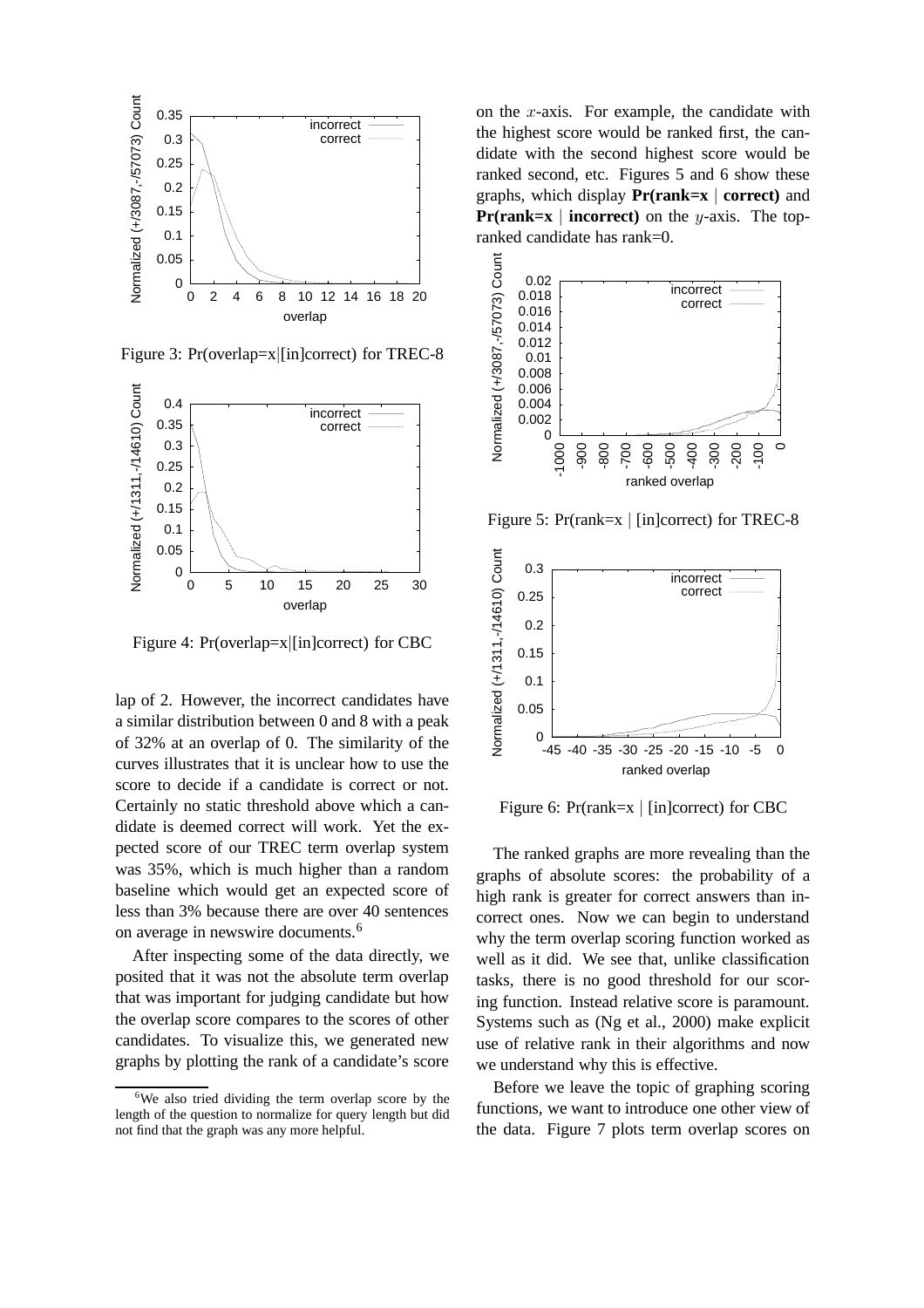

Figure 7: TREC-8 log odds correct given overlap

the  $x$ -axis and the log odds of being correct given a score on the y-axis. The log odds formula is:

$$
\log \frac{Pr(correct|overlap)}{Pr(incorrect|overlap)}
$$

Intuitively, this graph shows how much more likely a sentence is to be correct versus incorrect given a particular score. A second curve, labeled "mass," plots the number of answer candidates with each score. Figure 7 shows that the odds of being correct are negative until an overlap of 10, but the mass curve reveals that few answer candidates have an overlap score greater than 6.

#### **5 Bounds on scoring functions that use term overlap**

The scoring function used in the previous section simply counts the number of terms shared by a question and a sentence. One obvious modification is to weight some terms more heavily than others. We tried using inverse document frequence based (IDF) term weighting on the CBC data but found that it did not improve performance. The graph analogous to Figure 6 but with IDF term weighting was virtually identical.

Could another weighting scheme perform better? How well could an optimal weighting scheme do? How poorly would the maximally suboptimal scheme do? The analysis in this section addresses these questions. In essence the answer is the following: the question and the candidate answers are typically short and thus the number of overlapping terms is small – consequently, many candidate answers have exactly the same overlapping terms and no weighting scheme could differentiate them. In addition, subset relations often hold between overlaps. A candidate whose overlap is a subset of a second candidate cannot score higher regardless of the weighting scheme.<sup>7</sup> We formalize these overlap set relations and then calculate statistics based on them for the CBC and TREC data.

| Question: How much was Babe Belanger paid to play<br>amateur basketball? |
|--------------------------------------------------------------------------|
| S1: She was a member of the winningest                                   |
| <b>basketball</b> team Canada ever had.                                  |
| S2: <b>Babe Belanger</b> never made a cent for her<br>skills.            |
| S3: They were just a group of young women                                |
| from the same school who liked to                                        |
| play amateur basketball.                                                 |
| S4: <b>Babe Belanger</b> played with the Grads from<br>1929 to 1937.     |
| S5: <b>Babe</b> never talked about her fabulous career.                  |
| MaxOsets : $({S2, S4}, {S3})$                                            |

Figure 8: Example of Overlap Sets from CBC

Figure 8 presents an example from the CBC data. The four overlap sets are (i) *Babe Belanger*, (ii) *basketball*, (iii) *play amateur basketball*, and (iv) *Babe*. In any term-weighting scheme with positive weights, a sentence containing the words *Babe Belanger* will have a higher score than sentences containing just *Babe*, and sentences with *play amateur basketball* will have a higher score than those with just *basketball*. However, we cannot generalize with respect to the relative scores of sentences containing *Babe Belanger* and those containing *play amateur basketball* because some terms may have higher weights than others.

The most we can say is that the highest scoring candidate must be a member of  $\{S2, S4\}$  or {S3}. S5 and S1 cannot be ranked highest because their overlap sets are a proper subset of competing overlap sets. The correct answer is S2 so an optimal weighting scheme would have a 50% chance of ranking S2 first, assuming that it identified the correct overlap set  $\{S2, S4\}$  and then randomly chose between S2 and S4. A maximally suboptimal weighting scheme could rank S2 no lower than third.

We will formalize these concepts using the following variables:

 $7A$ ssuming that all term weights are positive.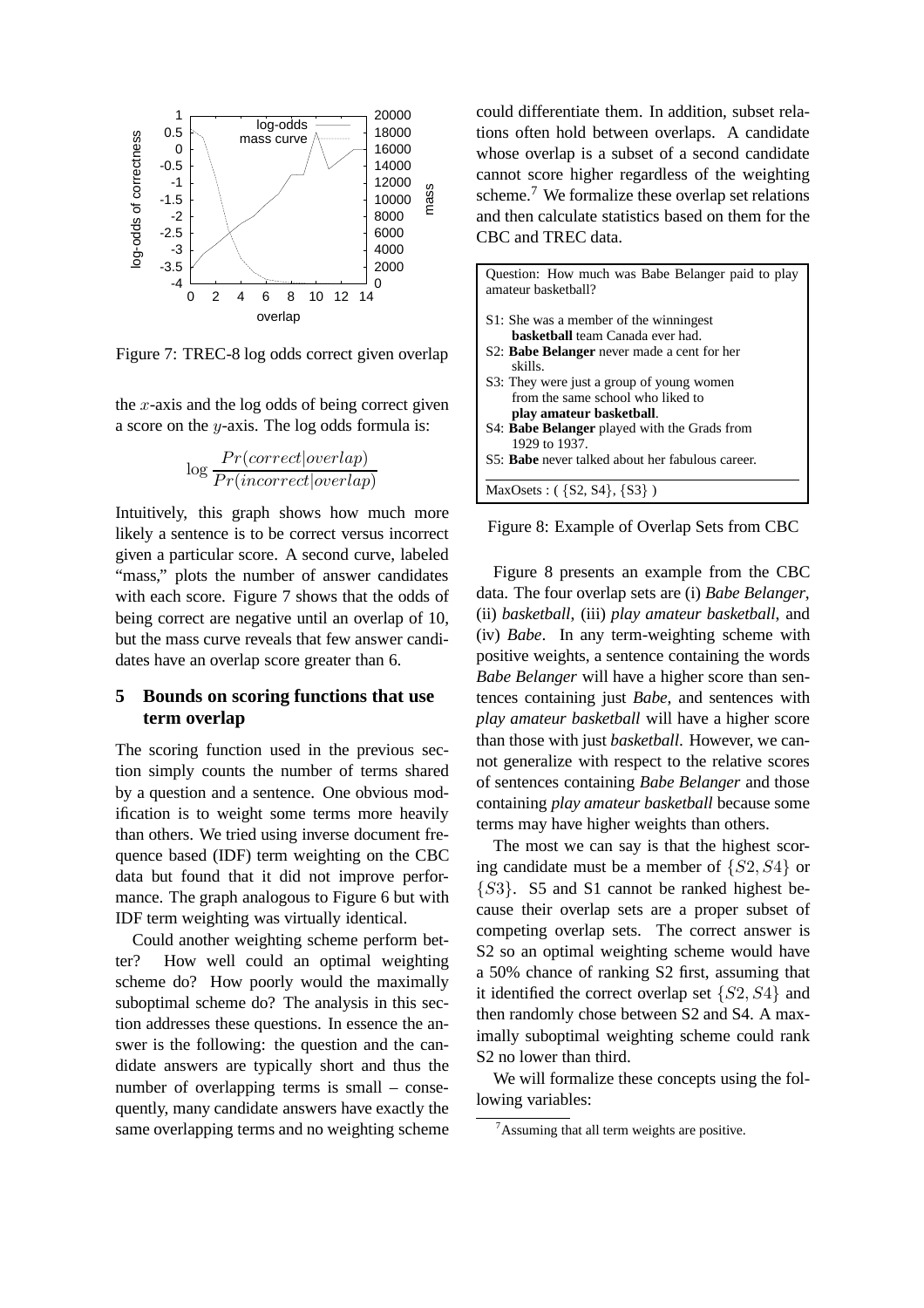|  | q: a question (a set of words)      |  |  |
|--|-------------------------------------|--|--|
|  | s: a sentence (a set of words)      |  |  |
|  | $w, v$ : sets of intersecting words |  |  |

We define an *overlap set*  $(o_{w,q})$  to be a set of sentences (answer candidates) that have the same words overlapping with the question. We define a *maximal overlap set*  $(M_q)$  as an overlap set that is not a subset of any other overlap set for the question. For simplicity, we will refer to a maximal overlap set as a *MaxOset*.

 $o_{w,q} = \{s | s \cap q = w\}$ 

 $\Omega_q =$  all unique overlap sets for q

 $maximal(o_{w,q})$  if  $\forall o_{v,q} \in \Omega_q, w \not\subset v$  $M_q = \{o_{w,q} \in \Omega_q \mid maximal(o_{w,q})\}$ 

 $C_q = \{s | s \text{ correctly answers } q\}$ 

We can use these definitions to give upper and lower bounds on the performance of termweighting functions on our two data sets. Table 1 shows the results. The max statistic is the percentage of questions for which at least one member of its MaxOsets is correct. The min statistic is the percentage of questions for which all candidates of all of its MaxOsets are correct (i.e., there is no way to pick a wrong answer). Finally the expectedmax is a slightly more realistic upper bound. It is equivalent to randomly choosing among members of the "best" maximal overlap set, i.e., the MaxOset that has the highest percentage of correct members. Formally, the statistics for a set of questions Q are computed as:

$$
\max = \frac{|\{q | \exists o \in M_q, \exists s \in o \text{ s.t. } s \in C_q\}|}{|Q|}
$$

$$
\min = \frac{|\{q | \forall o \in M_q, \forall s \in o \quad s \in C_q\}|}{|Q|}
$$

$$
\exp. \max = \frac{1}{|Q|} * \sum_{q \in Q} \max_{o \in M_q} \frac{|\{s \in o \text{ and } s \in C_q\}|}{|o|}
$$

The results for the TREC data are considerably lower than the results for the CBC data. One explanation may be that in the CBC data, only sentences from one document containing the answer are considered. In the TREC data, as in the TREC task, it is not known beforehand which documents contain answers, so irrelevant documents

|              | exp. max | max      | m <sub>1</sub> n |
|--------------|----------|----------|------------------|
| CBC training | 72.7%    | 79.0%    | 124.4%           |
| TREC-8       | 48.8%    | $64.7\%$ | 10.1%            |

Table 1: Maximum overlap analysis of scores

may contain high-scoring sentences that distract from the correct sentences.

In Table 2, we present a detailed breakdown of the MaxOset results for the CBC data. (Note that the classifications overlap, e.g., questions that are in "there is always a chance to get it right" are also in the class "there may be a chance to get it right.") 21% of the questions are literally impossible to get right using only term weighting because none of the correct sentences are in the MaxOsets. This result illustrates that maximal overlap sets can identify the limitations of a scoring function by recognizing that some candidates will always be ranked higher than others. Although our analysis only considered term overlap as a scoring function, maximal overlap sets could be used to evaluate other scoring functions as well, for example overlap sets based on semantic classes rather than lexical items.

In sum, the upper bound for term weighting schemes is quite low and the lower bound is quite high. These results suggest that methods such as query expansion are essential to increase the feature sets used to score answer candidates. Richer feature sets could distinguish candidates that would otherwise be represented by the same features and therefore would inevitably receive the same score.

### **6 Analyzing the effect of multiple answer type occurrences in a sentence**

In this section, we analyze the problem of extracting short answers from a sentence. Many Q/A systems first decide what answer type a question expects and then identify instances of that type in sentences. A scoring function ranks the possible answers using additional criteria, which may include features of the surrounding sentence such as term overlap with the question.

For our analysis, we will assume that two short answers that have the same answer type and come from the same sentence are indistinguishable to the system. This assumption is made by many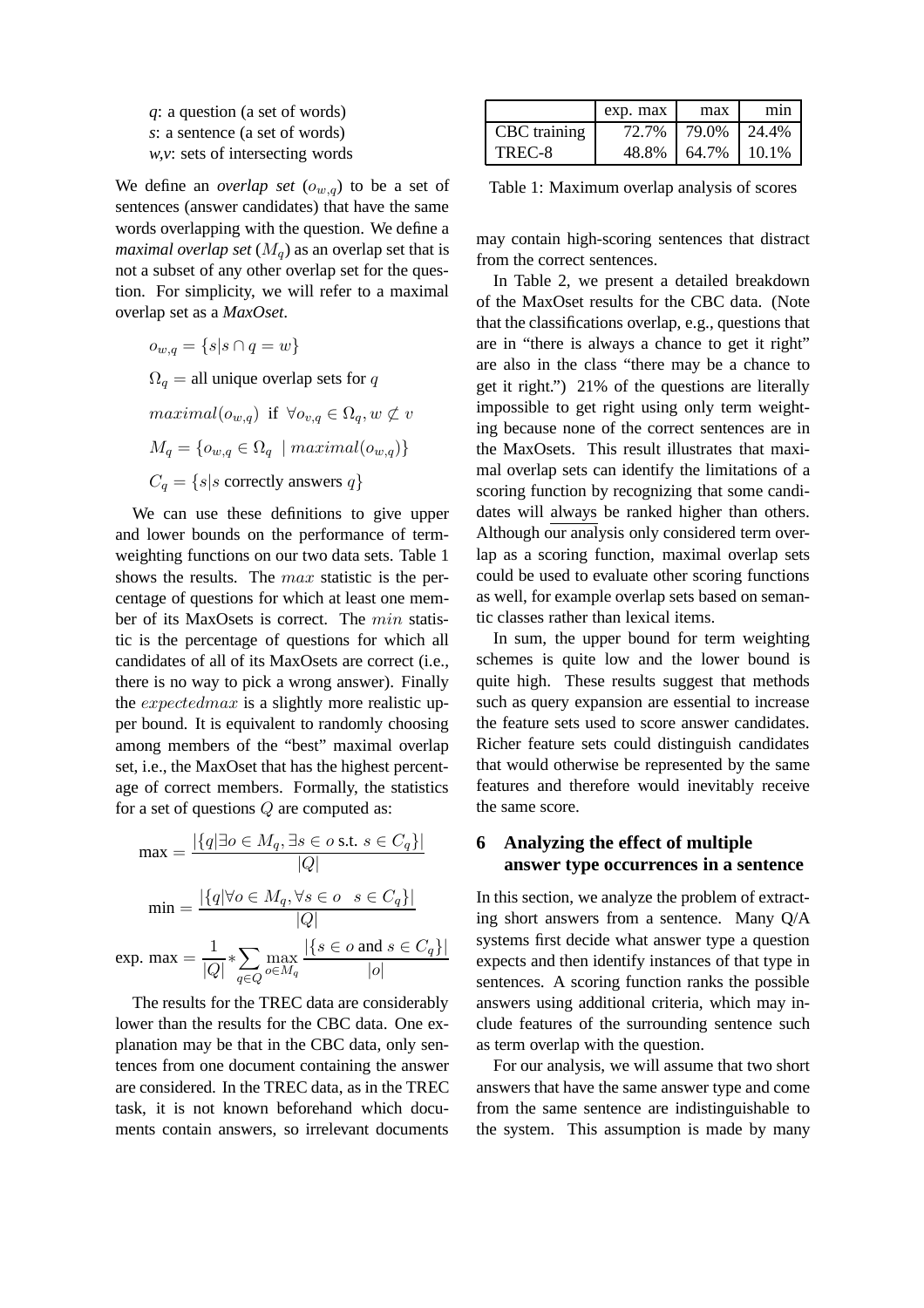|                                                                                  | number of | percentage   |
|----------------------------------------------------------------------------------|-----------|--------------|
|                                                                                  | questions | of questions |
| Impossible to get it wrong                                                       | 159       | 24%          |
| $(\forall o_w \in M_q, \forall s \in o_w, s \in C_q)$                            |           |              |
| There is always a chance to get it right                                         | 45        | 7%           |
| $(\forall o_w \in M_a, \exists s \in o_w \text{ s.t. } s \in C_a)$               |           |              |
| There may be a chance to get it right                                            | 310       | 48%          |
| $(\exists o_w \in M_q \text{ s.t. } \exists s \in o_w \text{ s.t. } s \in C_q)$  |           |              |
| The wrong answers will always be weighted too highly                             | 137       | 21%          |
| $(\forall o_w \in M_q, \forall s \in o_w, s \notin C_q)$                         |           |              |
| There are no correct answers with any overlap with $Q$                           | 66        | 10%          |
| $(\forall s \in d, s \text{ is incorrect or } s \text{ has } 0 \text{ overlap})$ |           |              |
| There are no correct answers (auto scoring error)                                | 12        | 2%           |
| $(\forall s \in d, s \text{ is incorrect})$                                      |           |              |

Table 2: Maximal Overlap Set Analysis for CBC data

Q/A systems: they do not have features that can prefer one entity over another of the same type in the same sentence.

We manually annotated data for 165 TREC-9 questions and 186 CBC questions to indicate perfect question typing, perfect answer sentence identification, and perfect semantic tagging. Using these annotations, we measured how much "answer confusion" remains if an oracle gives you the correct question type, a sentence containing the answer, and correctly tags all entities in the sentence that match the question type. For example, the oracle tells you that the question expects a person, gives you a sentence containing the correct person, and tags all person entities in that sentence. The one thing the oracle does not tell you is *which* person is the correct one.

Table 3 shows the answer types that we used. Most of the types are fairly standard, except for the *Defaultnp* and *Defaultvp* which are default tags for questions that desire a noun phrase or verb phrase but cannot be more precisely typed.

We computed an expected score for this hypothetical system as follows: for each question, we divided the number of correct candidates (usually one) by the total number of candidates of the same answer type in the sentence. For example, if a question expects a *Location* as an answer and the sentence contains three locations, then the expected accuracy of the system would be 1/3 because the system must choose among the locations randomly. When multiple sentences contain a correct answer, we aggregated the sentences. Finally, we averaged this expected accuracy across all questions for each answer type.

|                      | <b>TREC</b> |                | CBC   |                  |
|----------------------|-------------|----------------|-------|------------------|
| Answer Type          | Score       | Frea           | Score | Freq             |
| defaultnp            | .33         | 47             | .25   | 28               |
| organization         | .50         | 1              | .72   | 3                |
| length               | .50         | $\mathbf{1}$   | .75   | $\overline{c}$   |
| thingname            | .58         | 14             | .50   | $\mathbf{1}$     |
| quantity             | .58         | 13             | .77   | 14               |
| agent                | .63         | 19             | .40   | 23               |
| location             | .70         | 24             | .68   | 29               |
| personname           | .72         | 11             | .83   | 13               |
| city                 | .73         | 3              | n/a   | $\boldsymbol{0}$ |
| defaultvp            | .75         | $\overline{c}$ | .42   | 15               |
| temporal             | .78         | 16             | .75   | 26               |
| personnoun           | .79         | 7              | .53   | 5                |
| duration             | 1.0         | 3              | .67   | $\overline{4}$   |
| province             | 1.0         | $\overline{c}$ | 1.0   | $\overline{c}$   |
| area                 | 1.0         | $\mathbf{1}$   | n/a   | $\overline{0}$   |
| day                  | 1.0         | $\mathbf{1}$   | n/a   | $\overline{0}$   |
| title                | n/a         | $\theta$       | .50   | $\mathbf{1}$     |
| person               | n/a         | $\overline{0}$ | .67   | 3                |
| money                | n/a         | $\overline{0}$ | .88   | 8                |
| ambigbig             | n/a         | $\theta$       | .88   | 4                |
| age                  | n/a         | $\overline{0}$ | 1.0   | $\overline{c}$   |
| comparison           | n/a         | $\overline{0}$ | 1.0   | $\mathbf{1}$     |
| mass                 | n/a         | $\theta$       | 1.0   | 1                |
| measure              | n/a         | $\theta$       | 1.0   | 1                |
| <b>Overall</b>       | .59         | 165            | .61   | 186              |
| <b>Overall-dflts</b> | .69         | 116            | .70   | 143              |

Table 3: Expected scores and frequencies for each answer type

Table 3 shows that a system with perfect question typing, perfect answer sentence identification, and perfect semantic tagging would still achieve only 59% accuracy on the TREC-9 data. These results reveal that there are often multiple candidates of the same type in a sentence. For example, *Temporal* questions received an expected score of 78% because there was usually only one date expression per sentence (the correct one), while *Default NP* questions yielded an ex